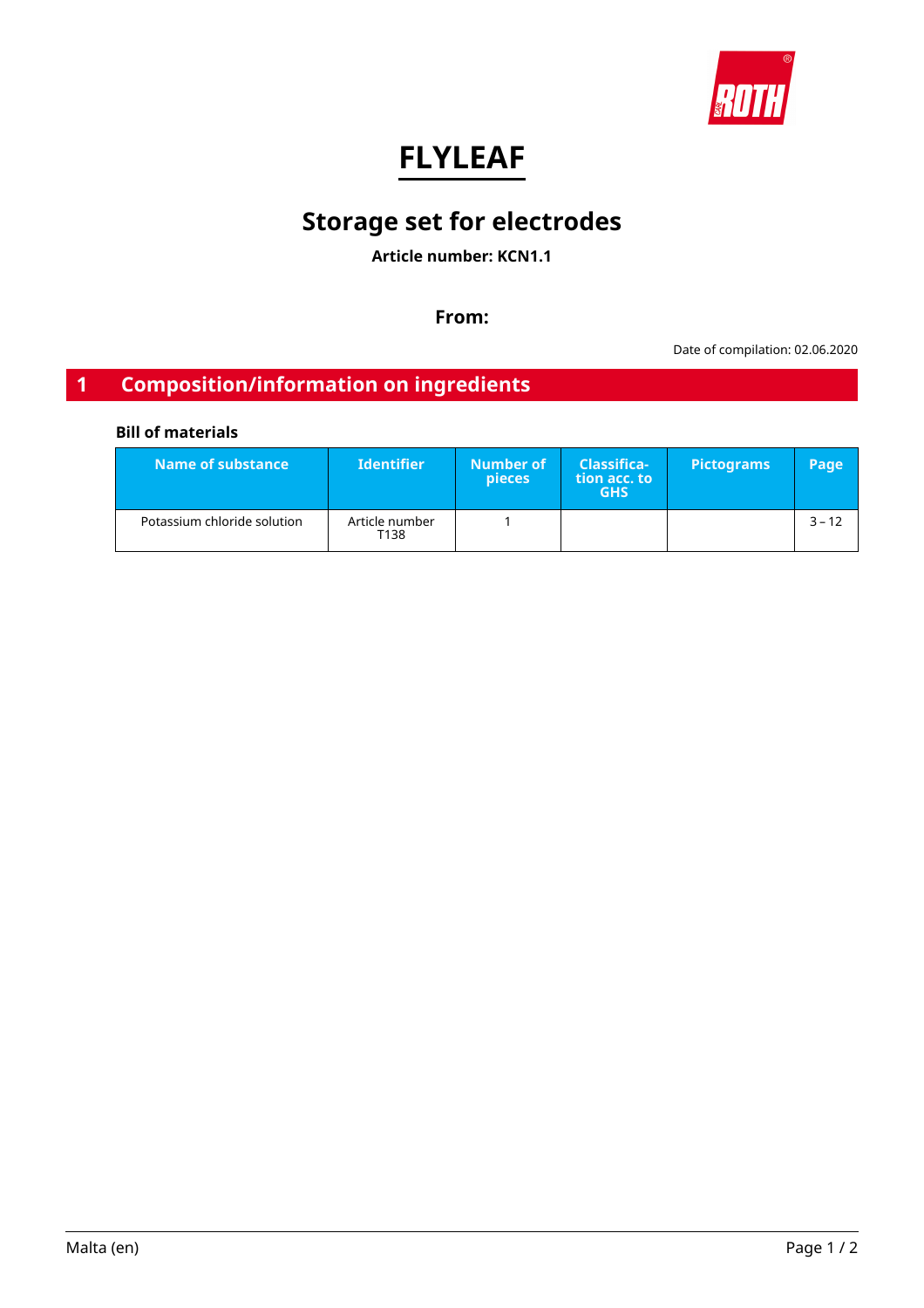

# **Storage set for electrodes**

**Article number: KCN1.1**

| <b>Hazards identification</b>                             |                                                                                                                                                                                                                                                                                                                                   |  |
|-----------------------------------------------------------|-----------------------------------------------------------------------------------------------------------------------------------------------------------------------------------------------------------------------------------------------------------------------------------------------------------------------------------|--|
| <b>Label elements</b>                                     |                                                                                                                                                                                                                                                                                                                                   |  |
| Not required<br><b>Signal word</b>                        |                                                                                                                                                                                                                                                                                                                                   |  |
| Labelling according to Regulation (EC) No 1272/2008 (CLP) |                                                                                                                                                                                                                                                                                                                                   |  |
| <b>Precautionary statements</b>                           |                                                                                                                                                                                                                                                                                                                                   |  |
|                                                           |                                                                                                                                                                                                                                                                                                                                   |  |
|                                                           |                                                                                                                                                                                                                                                                                                                                   |  |
|                                                           |                                                                                                                                                                                                                                                                                                                                   |  |
| <b>UN number</b>                                          | Not subject to transport regulations                                                                                                                                                                                                                                                                                              |  |
| UN proper shipping name                                   | Not relevant                                                                                                                                                                                                                                                                                                                      |  |
| <b>Packing group</b>                                      | Not relevant                                                                                                                                                                                                                                                                                                                      |  |
| <b>Environmental hazards</b>                              | None (non-environmentally hazardous acc. to the<br>dangerous goods regulations)                                                                                                                                                                                                                                                   |  |
| <b>Special precautions for user</b>                       |                                                                                                                                                                                                                                                                                                                                   |  |
| There is no additional information.                       |                                                                                                                                                                                                                                                                                                                                   |  |
|                                                           |                                                                                                                                                                                                                                                                                                                                   |  |
|                                                           |                                                                                                                                                                                                                                                                                                                                   |  |
|                                                           | • Transport of dangerous goods by road, rail and inland waterway (ADR/RID/ADN)                                                                                                                                                                                                                                                    |  |
|                                                           |                                                                                                                                                                                                                                                                                                                                   |  |
| • International Maritime Dangerous Goods Code (IMDG)      |                                                                                                                                                                                                                                                                                                                                   |  |
|                                                           |                                                                                                                                                                                                                                                                                                                                   |  |
|                                                           |                                                                                                                                                                                                                                                                                                                                   |  |
|                                                           | <b>Transport information</b><br><b>Information for each of the UN Model Regulations</b><br>The cargo is not intended to be carried in bulk.<br><b>Information for each of the UN Model Regulations</b><br>Not subject to ADR, RID and ADN.<br>Not subject to IMDG.<br>• International Civil Aviation Organization (ICAO-IATA/DGR) |  |

Not subject to ICAO-IATA.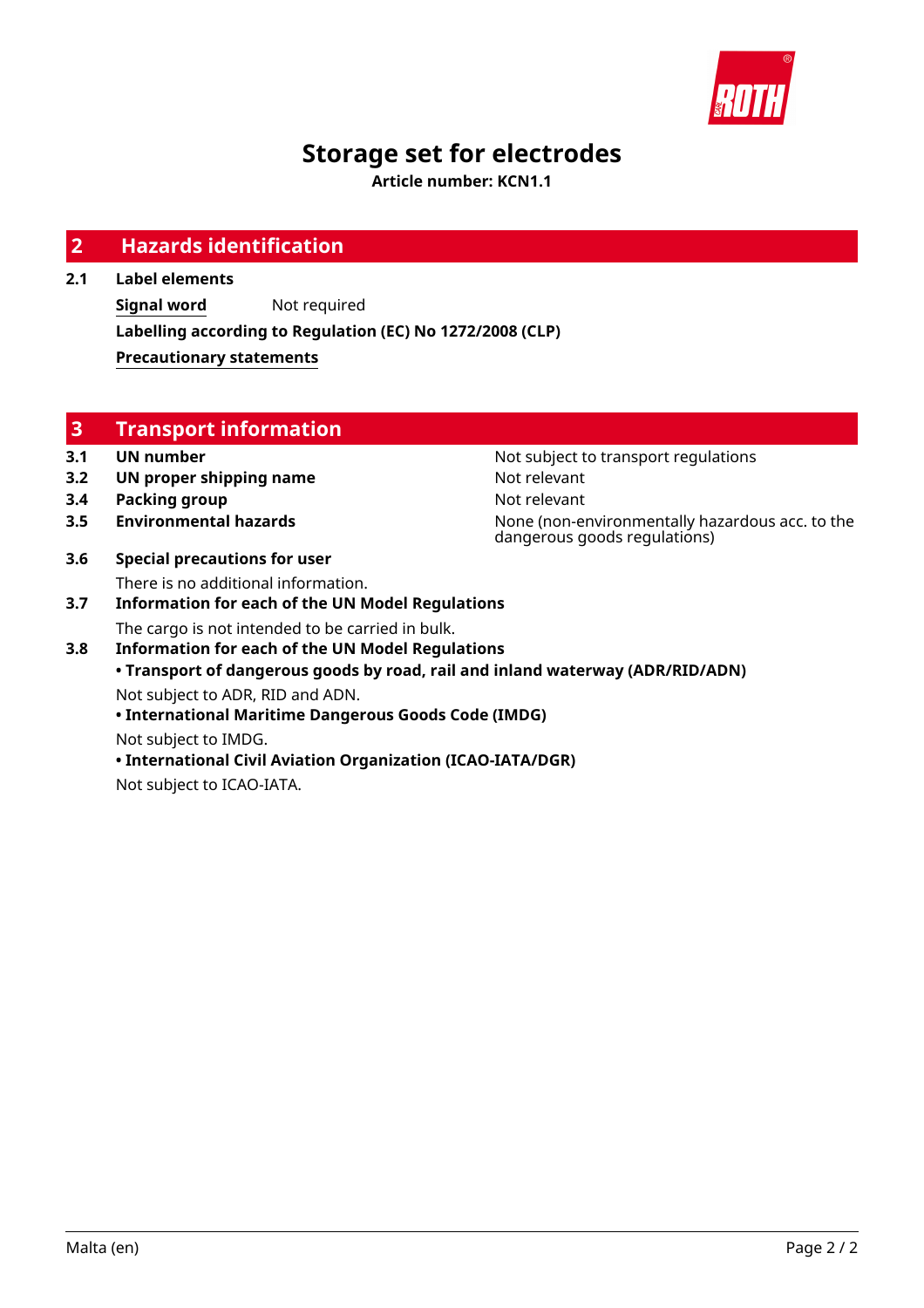

date of compilation: 06.10.2016

Revision: 02.06.2020

## <span id="page-2-0"></span>**Potassium chloride solution 3 mol/l - 3 N, volumetric standard solution**

article number: **T138** Version: **2.0 en** Replaces version of: 06.10.2016 Version: (1)

# **SECTION 1: Identification of the substance/mixture and of the company/ undertaking**

Identification of the substance **Potassium chloride solution**

Article number T138

Registration number (REACH) not relevant (mixture)

## **1.2 Relevant identified uses of the substance or mixture and uses advised against**

**Identified uses:** laboratory chemical laboratory and analytical use

## **1.3 Details of the supplier of the safety data sheet**

Carl Roth GmbH + Co KG Schoemperlenstr. 3-5 D-76185 Karlsruhe Germany

**Telephone:** +49 (0) 721 - 56 06 0 **Telefax:** +49 (0) 721 - 56 06 149 **e-mail:** sicherheit@carlroth.de **Website:** www.carlroth.de

Competent person responsible for the safety data : Department Health, Safety and Environment sheet:

**e-mail (competent person): sicherheit@carlroth.de**

**1.4 Emergency telephone number**

Emergency information service **Poison Centre Munich: +49/(0)89 19240**

# **SECTION 2: Hazards identification**

## **2.1 Classification of the substance or mixture**

**Classification according to Regulation (EC) No 1272/2008 (CLP)**

This mixture does not meet the criteria for classification in accordance with Regulation No 1272/2008/ EC.

## **2.2 Label elements**

## **Labelling according to Regulation (EC) No 1272/2008 (CLP)**

not required

**Signal word** not required

## **2.3 Other hazards**

There is no additional information.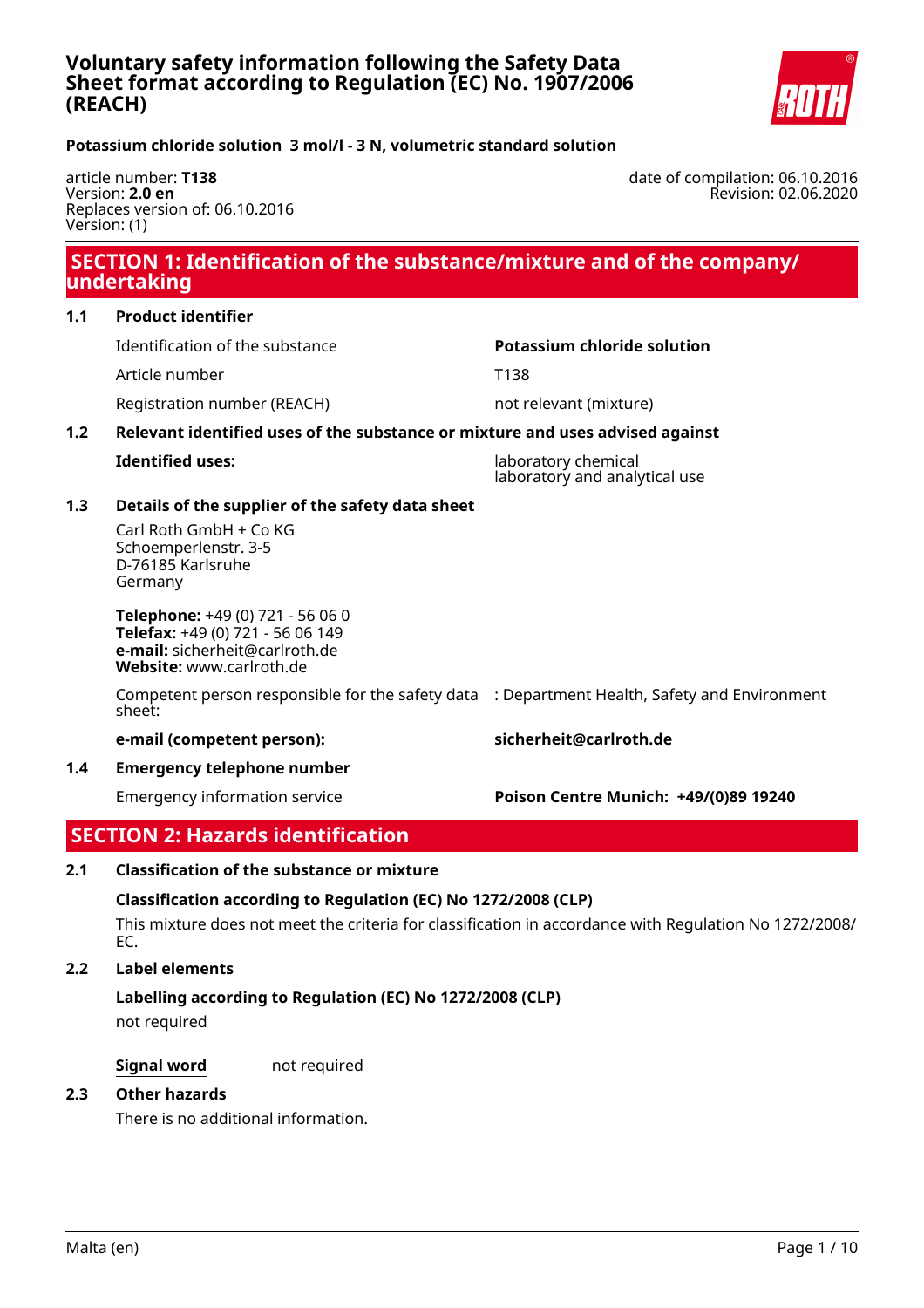

**Potassium chloride solution 3 mol/l - 3 N, volumetric standard solution**

article number: **T138**

## **SECTION 3: Composition/information on ingredients**

#### **3.2 Mixtures**

### **Description of the mixture**

This mixture does not meet the criteria for classification.

## **SECTION 4: First aid measures**

## **4.1 Description of first aid measures**



**General notes** Take off contaminated clothing.

# **Following inhalation**

Provide fresh air.

**Following skin contact** Rinse skin with water/shower.

## **Following eye contact**

Rinse cautiously with water for several minutes.

## **Following ingestion**

Rinse mouth. Call a doctor if you feel unwell.

- **4.2 Most important symptoms and effects, both acute and delayed** Symptoms and effects are not known to date
- **4.3 Indication of any immediate medical attention and special treatment needed** none

## **SECTION 5: Firefighting measures**

## **5.1 Extinguishing media**



## **Suitable extinguishing media**

Co-ordinate fire-fighting measures to the fire surroundings water spray, foam, dry extinguishing powder, carbon dioxide  $(CO<sub>2</sub>)$ 

## **Unsuitable extinguishing media**

water jet

**5.2 Special hazards arising from the substance or mixture** Non-combustible.

## **Hazardous combustion products**

in case of fire and/or explosion do not breathe fumes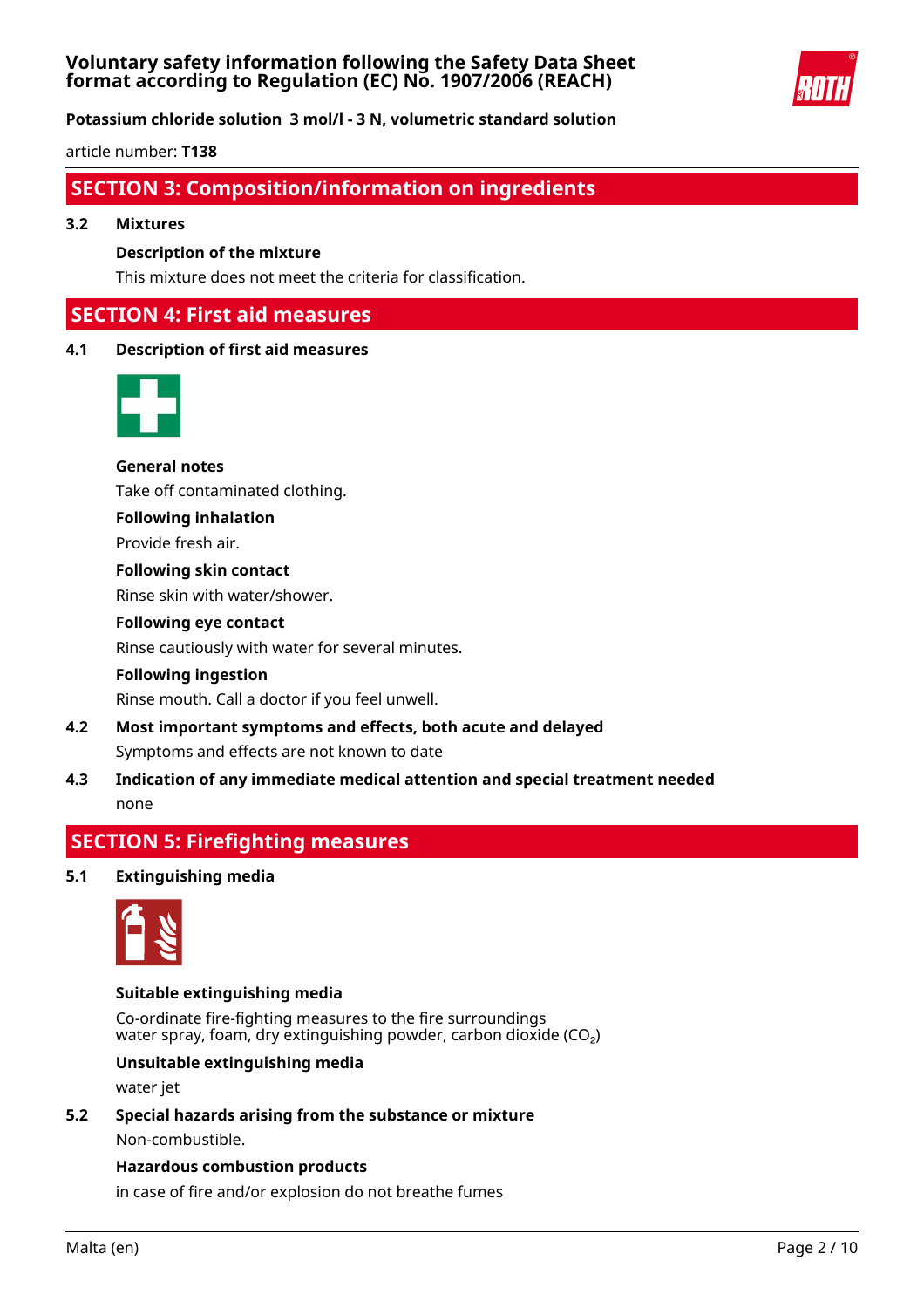

article number: **T138**

### **5.3 Advice for firefighters**

Fight fire with normal precautions from a reasonable distance. Wear self-contained breathing apparatus.

## **SECTION 6: Accidental release measures**

**6.1 Personal precautions, protective equipment and emergency procedures**



#### **For non-emergency personnel**

No special measures are necessary.

#### **6.2 Environmental precautions**

Keep away from drains, surface and ground water.

## **6.3 Methods and material for containment and cleaning up**

#### **Advice on how to contain a spill**

Covering of drains.

#### **Other information relating to spills and releases**

Place in appropriate containers for disposal.

#### **6.4 Reference to other sections**

Hazardous combustion products: see section 5. Personal protective equipment: see section 8. Incompatible materials: see section 10. Disposal considerations: see section 13.

## **SECTION 7: Handling and storage**

### **7.1 Precautions for safe handling**

No special measures are necessary.

#### **Advice on general occupational hygiene**

Wash hands before breaks and after work.

## **7.2 Conditions for safe storage, including any incompatibilities**

Keep container tightly closed.

#### **Incompatible substances or mixtures**

Observe hints for combined storage.

#### **Consideration of other advice**

#### **• Ventilation requirements**

Use local and general ventilation.

#### **• Specific designs for storage rooms or vessels**

Recommended storage temperature: 15 – 25 °C.

## **7.3 Specific end use(s)**

No information available.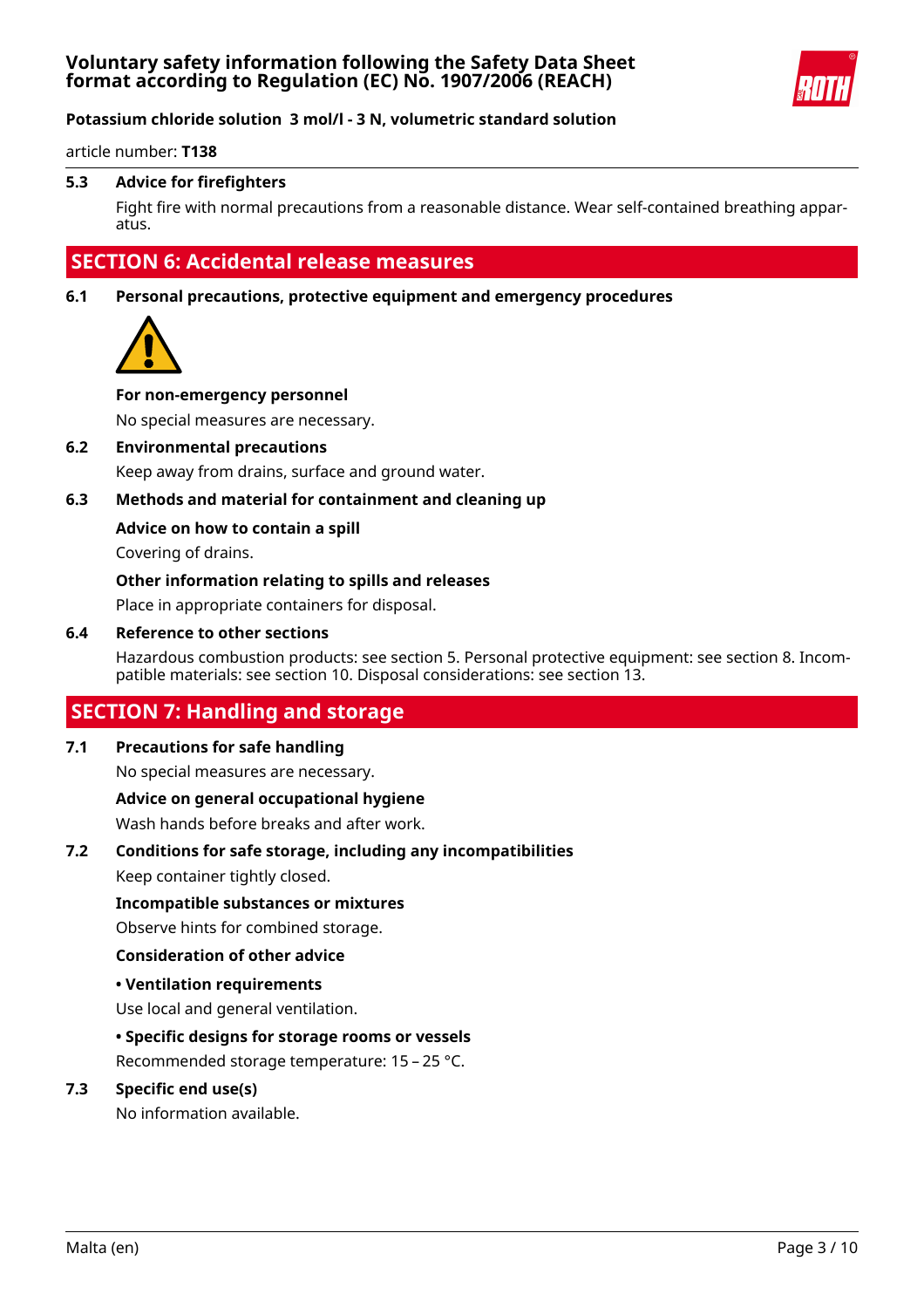

**Potassium chloride solution 3 mol/l - 3 N, volumetric standard solution**

article number: **T138**

## **SECTION 8: Exposure controls/personal protection**

**8.1 Control parameters**

## **National limit values**

## **Occupational exposure limit values (Workplace Exposure Limits)**

Data are not available.

## **8.2 Exposure controls**

## **Individual protection measures (personal protective equipment)**

## **Eye/face protection**



Use safety goggle with side protection.

## **Skin protection**



**Appearance**

## **• hand protection**

Hand protection is not required.

#### **• other protection measures**

Take recovery periods for skin regeneration. Preventive skin protection (barrier creams/ointments) is recommended.

#### **Respiratory protection**

Usually no personal respirative protection necessary. Respiratory protection necessary at: Aerosol or mist formation.

## **Environmental exposure controls**

Keep away from drains, surface and ground water.

# **SECTION 9: Physical and chemical properties**

## **9.1 Information on basic physical and chemical properties**

| <b>Appearance</b>                       |                   |
|-----------------------------------------|-------------------|
| Physical state                          | liquid (fluid)    |
| Colour                                  | colourless        |
| Odour                                   | odourless         |
| Odour threshold                         | No data available |
| Other physical and chemical parameters  |                   |
| pH (value)                              | ~1                |
| Melting point/freezing point            | not determined    |
| Initial boiling point and boiling range | $~100$ °C         |
| Flash point                             | not determined    |
|                                         |                   |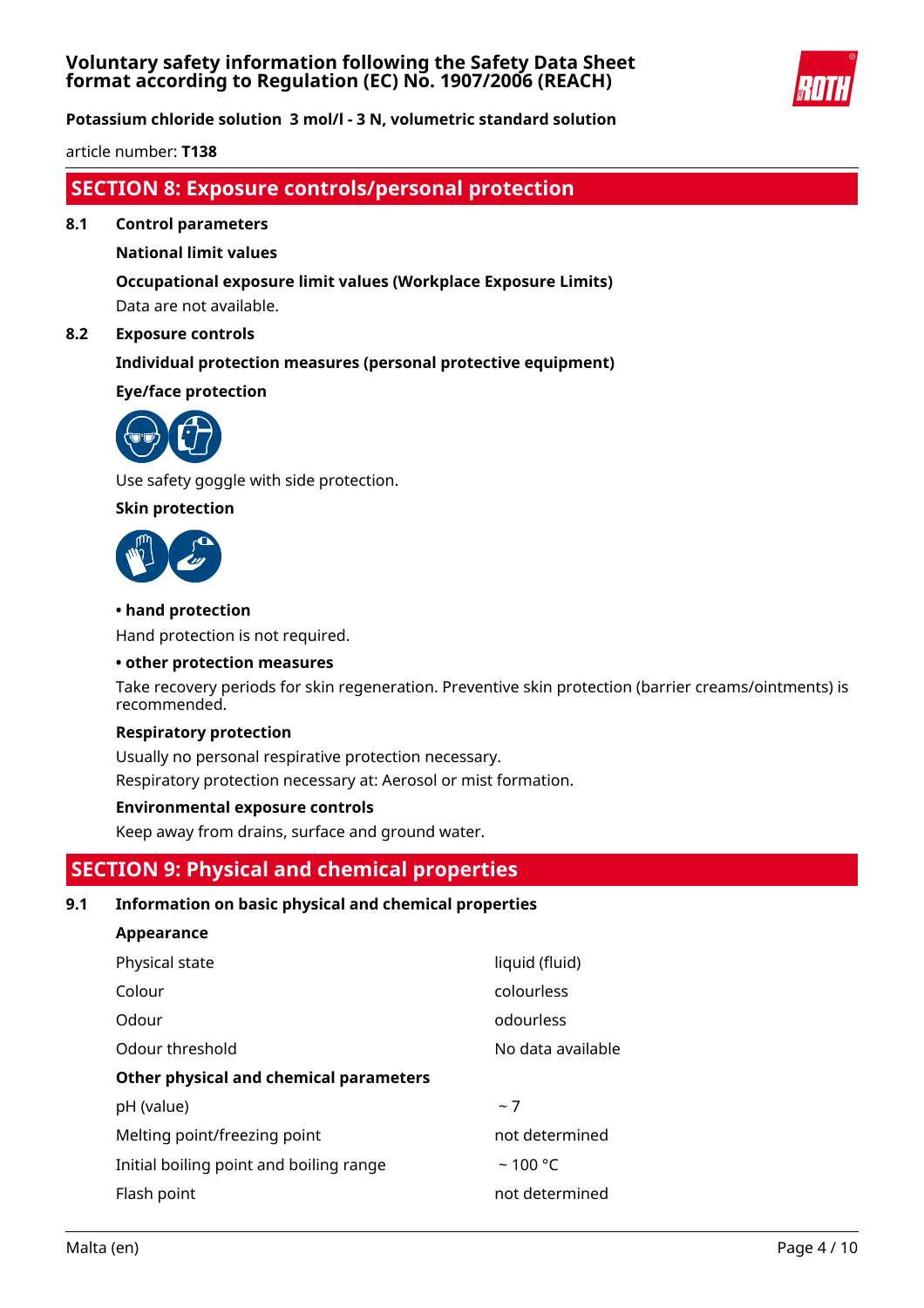

## **Potassium chloride solution 3 mol/l - 3 N, volumetric standard solution**

article number: **T138**

| Evaporation rate                | no data available                              |
|---------------------------------|------------------------------------------------|
| Flammability (solid, gas)       | not relevant (fluid)                           |
| <b>Explosive limits</b>         |                                                |
| · lower explosion limit (LEL)   | this information is not available              |
| • upper explosion limit (UEL)   | this information is not available              |
| Explosion limits of dust clouds | not relevant                                   |
| Vapour pressure                 | This information is not available.             |
| Density                         | 1,13 $9/$ <sub>cm</sub> at 20 °C               |
| Vapour density                  | This information is not available.             |
| <b>Bulk density</b>             | Not applicable                                 |
| Relative density                | Information on this property is not available. |
| Solubility(ies)                 |                                                |
| Water solubility                | miscible in any proportion                     |
| Partition coefficient           |                                                |
| n-octanol/water (log KOW)       | This information is not available.             |
| Auto-ignition temperature       | Information on this property is not available. |
| Decomposition temperature       | no data available                              |
| Viscosity                       | not determined                                 |
| <b>Explosive properties</b>     | Shall not be classified as explosive           |
| Oxidising properties            | none                                           |
| Othar information               |                                                |

## **9.2 Other information**

There is no additional information.

# **SECTION 10: Stability and reactivity**

## **10.1 Reactivity**

This material is not reactive under normal ambient conditions.

## **10.2 Chemical stability**

The material is stable under normal ambient and anticipated storage and handling conditions of temperature and pressure.

**10.3 Possibility of hazardous reactions** No known hazardous reactions

# **10.4 Conditions to avoid**

There are no specific conditions known which have to be avoided.

## **10.5 Incompatible materials**

There is no additional information.

## **10.6 Hazardous decomposition products** Hazardous combustion products: see section 5.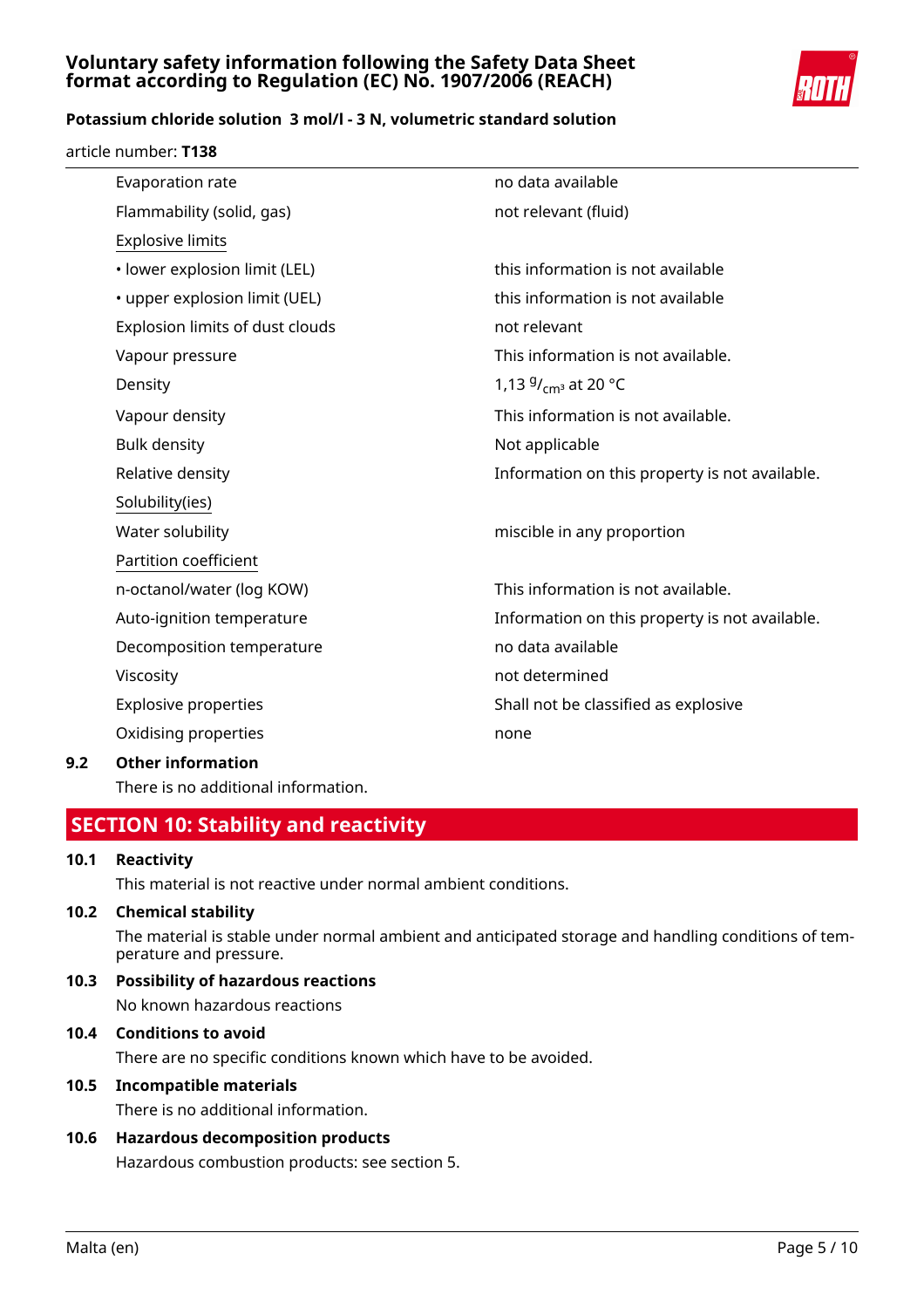

## **Potassium chloride solution 3 mol/l - 3 N, volumetric standard solution**

article number: **T138**

## **SECTION 11: Toxicological information**

### **11.1 Information on toxicological effects**

#### **Acute toxicity**

Shall not be classified as acutely toxic.

#### **Skin corrosion/irritation**

Shall not be classified as corrosive/irritant to skin.

#### **Serious eye damage/eye irritation**

Shall not be classified as seriously damaging to the eye or eye irritant.

### **Respiratory or skin sensitisation**

Shall not be classified as a respiratory or skin sensitiser.

#### **Summary of evaluation of the CMR properties**

Shall not be classified as germ cell mutagenic, carcinogenic nor as a reproductive toxicant

#### **• Specific target organ toxicity - single exposure**

Shall not be classified as a specific target organ toxicant (single exposure).

## **• Specific target organ toxicity - repeated exposure**

Shall not be classified as a specific target organ toxicant (repeated exposure).

#### **Aspiration hazard**

Shall not be classified as presenting an aspiration hazard.

## **Symptoms related to the physical, chemical and toxicological characteristics**

# **• If swallowed**

data are not available

**• If in eyes**

essentially non-irritating

#### **• If inhaled**

essentially non-irritating

## **• If on skin**

Not an irritant

## **Other information**

None

# **SECTION 12: Ecological information**

## **12.1 Toxicity**

acc. to 1272/2008/EC: Shall not be classified as hazardous to the aquatic environment.

## **12.2 Process of degradability**

The methods for determining the biological degradability are not applicable to inorganic substances.

# **12.3 Bioaccumulative potential**

Data are not available.

## **12.4 Mobility in soil**

Data are not available.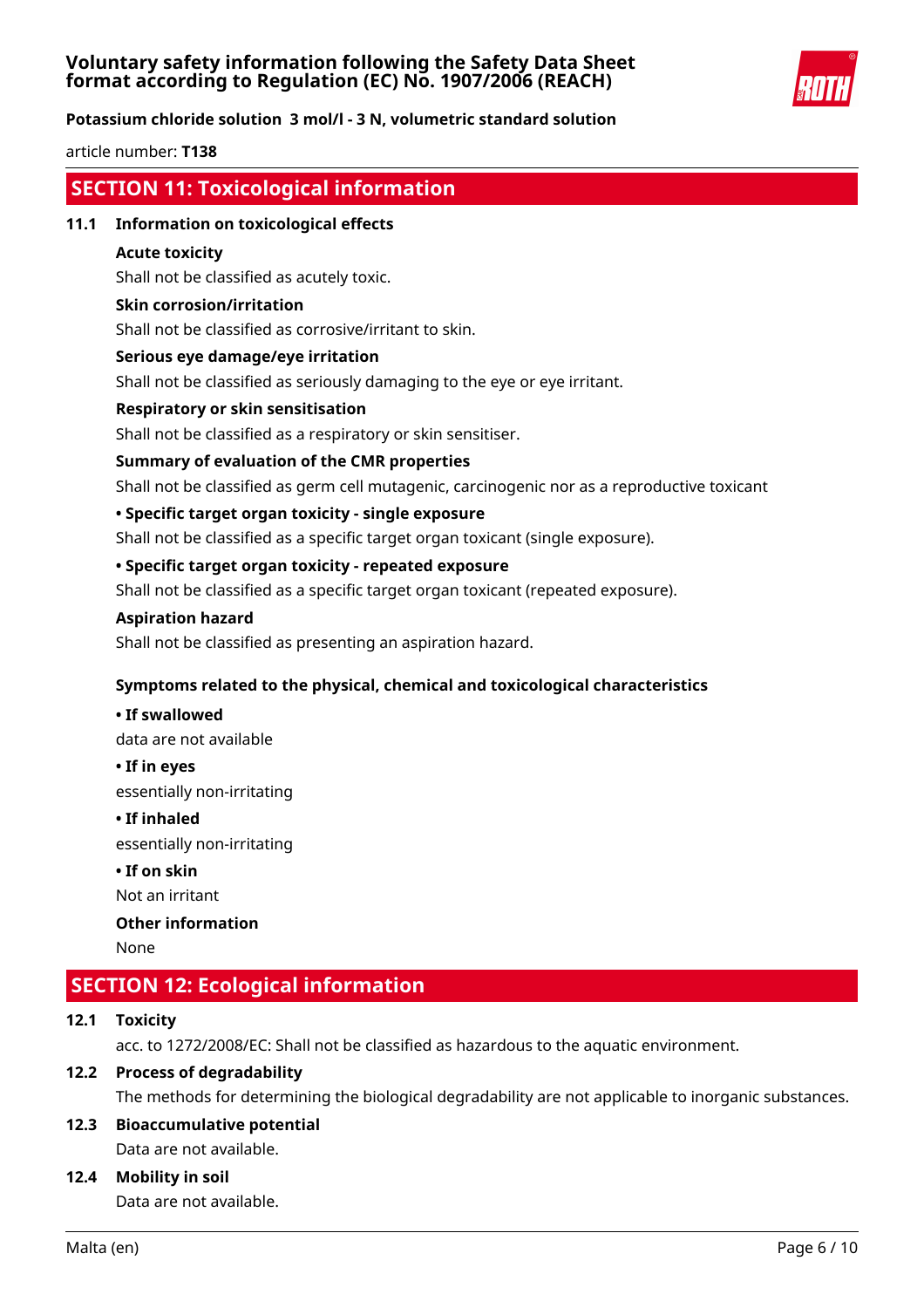

article number: **T138**

- **12.5 Results of PBT and vPvB assessment** Data are not available.
- **12.6 Other adverse effects** Data are not available.

## **SECTION 13: Disposal considerations**

## **13.1 Waste treatment methods**



Consult the appropriate local waste disposal expert about waste disposal.

## **Sewage disposal-relevant information**

Do not empty into drains.

#### **13.2 Relevant provisions relating to waste**

The allocation of waste identity numbers/waste descriptions must be carried out according to the EEC, specific to the industry and process.

#### **13.3 Remarks**

Waste shall be separated into the categories that can be handled separately by the local or national waste management facilities. Please consider the relevant national or regional provisions.

|      | <b>SECTION 14: Transport information</b> |                                                                                   |
|------|------------------------------------------|-----------------------------------------------------------------------------------|
| 14.1 | UN number                                | (not subject to transport regulations)                                            |
| 14.2 | UN proper shipping name                  | not relevant                                                                      |
| 14.3 | Transport hazard class(es)               | not relevant                                                                      |
|      | Class                                    |                                                                                   |
| 14.4 | Packing group                            | not relevant not assigned to a packing group                                      |
| 14.5 | Environmental hazards                    | none (non-environmentally hazardous acc. to the danger-<br>ous goods regulations) |
| 14.6 | Special precautions for user             |                                                                                   |

There is no additional information.

**14.7 Transport in bulk according to Annex II of MARPOL and the IBC Code** The cargo is not intended to be carried in bulk.

## **14.8 Information for each of the UN Model Regulations**

**• Transport of dangerous goods by road, rail and inland waterway (ADR/RID/ADN)** Not subject to ADR, RID and ADN.

## **• International Maritime Dangerous Goods Code (IMDG)**

Not subject to IMDG.

**• International Civil Aviation Organization (ICAO-IATA/DGR)**

Not subject to ICAO-IATA.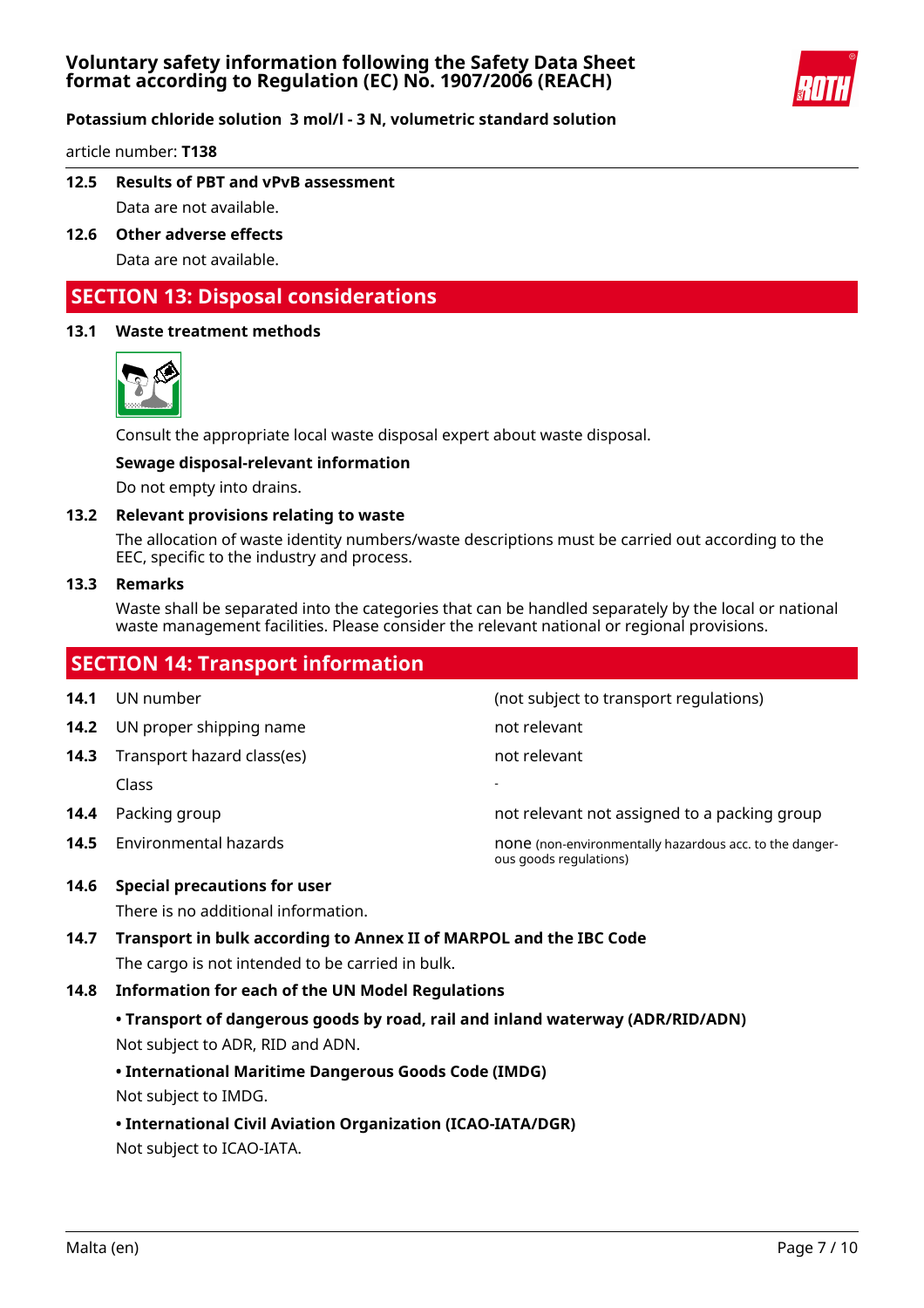

**Potassium chloride solution 3 mol/l - 3 N, volumetric standard solution**

article number: **T138**

## **SECTION 15: Regulatory information**

### **15.1 Safety, health and environmental regulations/legislation specific for the substance or mixture**

**Relevant provisions of the European Union (EU)**

## **• Regulation 649/2012/EU concerning the export and import of hazardous chemicals (PIC)** None of the ingredients are listed.

## **• Regulation 1005/2009/EC on substances that deplete the ozone layer (ODS)**

None of the ingredients are listed.

## **• Regulation 850/2004/EC on persistent organic pollutants (POP)**

None of the ingredients are listed.

## **• Restrictions according to REACH, Annex XVII**

None of the ingredients are listed.

#### **• Restrictions according to REACH, Title VIII**

None.

## **• List of substances subject to authorisation (REACH, Annex XIV)/SVHC - candidate list**

none of the ingredients are listed

#### **• Seveso Directive**

| 2012/18/EU (Seveso III) |                                       |                                                                                            |              |  |
|-------------------------|---------------------------------------|--------------------------------------------------------------------------------------------|--------------|--|
| <b>No</b>               | Dangerous substance/hazard categories | Qualifying quantity (tonnes) for the application of lower and upper-tier re-<br>quirements | <b>Notes</b> |  |
|                         | not assigned                          |                                                                                            |              |  |

## **• Directive 75/324/EEC relating to aerosol dispensers**

## **Filling batch**

#### **Deco-Paint Directive (2004/42/EC)**

| <b>VOC content</b>                                   | 0 %<br>09/1 |  |  |  |
|------------------------------------------------------|-------------|--|--|--|
| Directive on industrial emissions (VOCs, 2010/75/EU) |             |  |  |  |
| <b>VOC content</b>                                   | 0 %         |  |  |  |
| <b>VOC content</b><br>Water content was discounted   | 09/1        |  |  |  |

#### **Directive 2011/65/EU on the restriction of the use of certain hazardous substances in electrical and electronic equipment (RoHS) - Annex II**

None of the ingredients are listed.

#### **Regulation 166/2006/EC concerning the establishment of a European Pollutant Release and Transfer Register (PRTR)**

None of the ingredients are listed.

#### **Directive 2000/60/EC establishing a framework for Community action in the field of water policy (WFD)**

None of the ingredients are listed.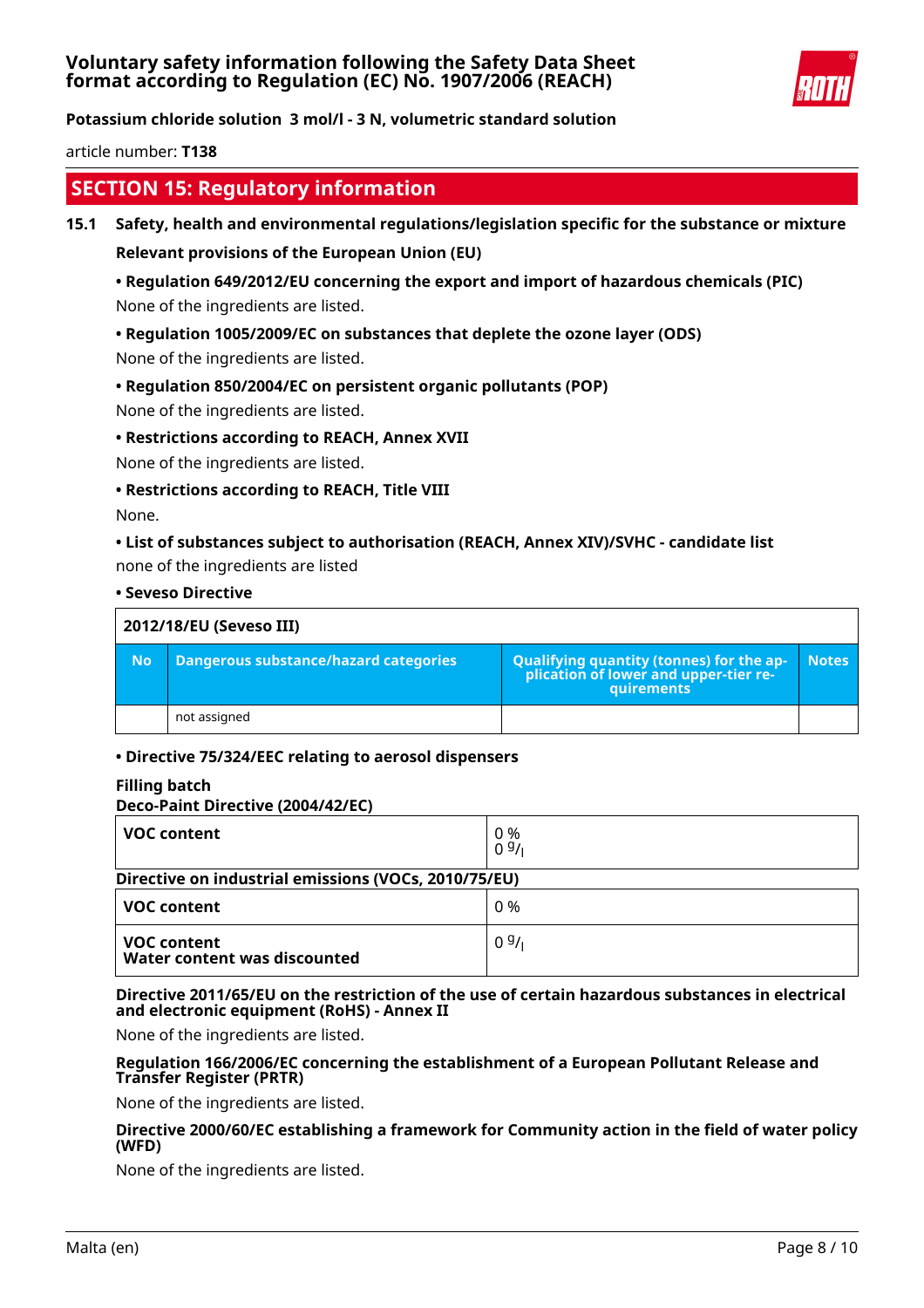

article number: **T138**

## **Regulation 98/2013/EU on the marketing and use of explosives precursors**

none of the ingredients are listed

## **Regulation 111/2005/EC laying down rules for the monitoring of trade between the Community and third countries in drug precursors**

none of the ingredients are listed

### **National inventories**

| <b>Country</b> | <b>National inventories</b> | <b>Status</b>                  |
|----------------|-----------------------------|--------------------------------|
| AU             | <b>AICS</b>                 | all ingredients are listed     |
| CA             | <b>DSL</b>                  | all ingredients are listed     |
| <b>CN</b>      | <b>IECSC</b>                | all ingredients are listed     |
| EU             | ECSI                        | all ingredients are listed     |
| EU             | REACH Reg.                  | all ingredients are listed     |
| JP             | <b>CSCL-ENCS</b>            | all ingredients are listed     |
| <b>KR</b>      | <b>KECI</b>                 | all ingredients are listed     |
| MX             | <b>INSQ</b>                 | all ingredients are listed     |
| <b>NZ</b>      | NZIoC                       | all ingredients are listed     |
| PH             | <b>PICCS</b>                | all ingredients are listed     |
| <b>TR</b>      | <b>CICR</b>                 | not all ingredients are listed |
| TW             | <b>TCSI</b>                 | all ingredients are listed     |
| US             | <b>TSCA</b>                 | all ingredients are listed     |

#### **Legend**

| <b>AICS</b>  | Australian Inventory of Chemical Substances                             |
|--------------|-------------------------------------------------------------------------|
| CICR         | Chemical Inventory and Control Regulation                               |
|              | CSCL-ENCS List of Existing and New Chemical Substances (CSCL-ENCS)      |
| <b>DSL</b>   | Domestic Substances List (DSL)                                          |
| ECSI         | EC Substance Inventory (EINECS, ELINCS, NLP)                            |
| <b>IECSC</b> | Inventory of Existing Chemical Substances Produced or Imported in China |
| INSO         | National Inventory of Chemical Substances                               |
| KECI         | Korea Existing Chemicals Inventory                                      |
| NZIoC        | New Zealand Inventory of Chemicals                                      |
| PICCS        | Philippine Inventory of Chemicals and Chemical Substances               |
|              | REACH Reg. REACH registered substances                                  |
| TCSI         | Taiwan Chemical Substance Inventory                                     |
| <b>TSCA</b>  | Toxic Substance Control Act                                             |
|              |                                                                         |

## **15.2 Chemical Safety Assessment**

Chemical safety assessments for substances in this mixture were not carried out.

# **SECTION 16: Other information**

#### **Indication of changes (revised safety data sheet)**

| <b>Section</b> | <b>Former entry (text/value)</b> | Actual entry (text/value),                                                                    | Safety-<br>relev-<br>ant |
|----------------|----------------------------------|-----------------------------------------------------------------------------------------------|--------------------------|
| 14.4           | Packing group:<br>not relevant   | Packing group:<br>not relevant not assigned to a packing group                                | ves                      |
| 14.8           |                                  | . International Civil Aviation Organization (ICAO-<br>IATA/DGR):<br>Not subject to ICAO-IATA. | yes                      |